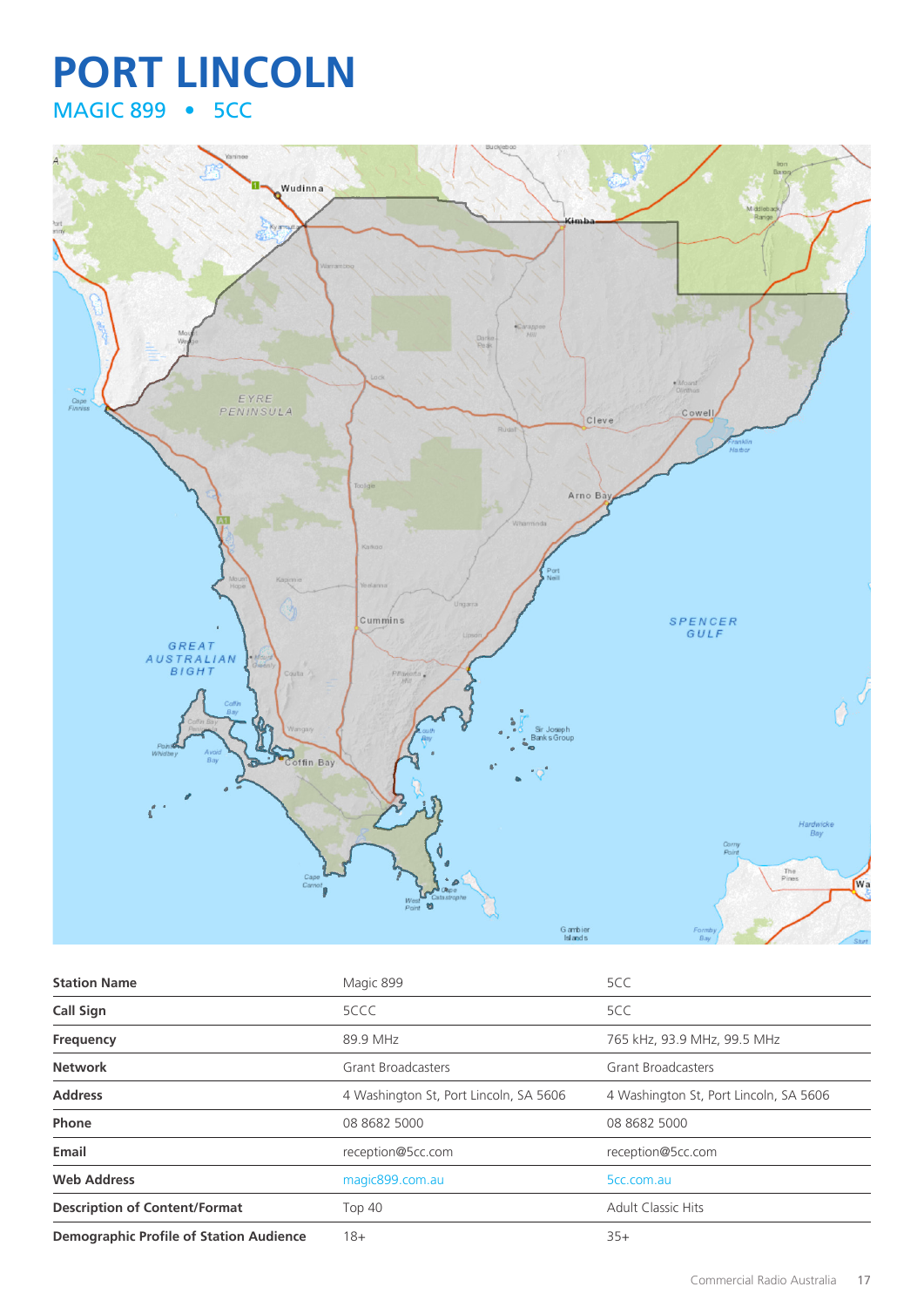## **PORT LINCOLN**

Port Lincoln, known as the 'Seafood Capital of Australia', is situation on Boston Bay, one of the largest protected natural harbours in the world and three times the size of Sydney Harbour. Port Lincoln sits on the lower Eyre Peninsula of South Australia. The nutrient rich waters of the Spencer Gulf enable the fisheries Port Lincoln access to southern bluefin tuna and sardine.

In comparison to the 2011 census, the population of the radio licence area of Port Lincoln has increased by 1.1% to 28,101. The birthplace for 88% of the population was Oceania including Australian, New Zealander, Indigenous and Islander persons.

In 2016, 16.9% of the population in the area or 4,740 people were attending an educational institution. Of these, 55% were either in infants or primary, 33% were attending a secondary educational institution, 7% attending TAFE and 6% attending University or another tertiary institution. Of the 8,975 people (32%) who already held a tertiary qualification, 24% have a degree and 76% have a certificate, diploma or another tertiary qualification.

Of the total dwellings (10,670) in Port Lincoln, 38% are owned outright and 31% are mortgaged. Private rental properties represent 21% of total dwellings.

25% of the total households in Port Lincoln have a household income range between \$21,000 – \$41,999pa; 25% between \$42,000 – \$77,999pa; and 11% between \$78,000 – \$103,999pa. One in five households have a household income over \$104,000pa.

All major banks, car dealers, fast-food restaurants and an extensive selection of national retail, chain and independent stores are represented in the district.

#### **AGRICULTURE**

Over 1.5 million hectares of the region are held for agriculture. The Port Lincoln licence area supports close to 850 thousand sheep and lambs for wool and meat, and over 8 thousand beef cattle.

The Eyre Peninsula is a major wheat growing area, producing over 938 thousand tonnes of wheat for grain.

#### EMPLOYMENT

The majority (54%) of the labour force of 13,374 is employed full time. The main industries of employment are:

- Wholesale Trade/Retail Trade/Accommodation and Food Services;
- Agriculture, Forestry and Fishing; and
- Education and Training/Health Care and Social Assistance.

Commercial fishing is a major industry in Port Lincoln with the Eyre Peninsula a major source of South Australia's export fish and crustaceans. Since the advent of aquaculture, the region now farms southern bluefin tuna, yellowtail kingfish, abalone, mussels and oysters.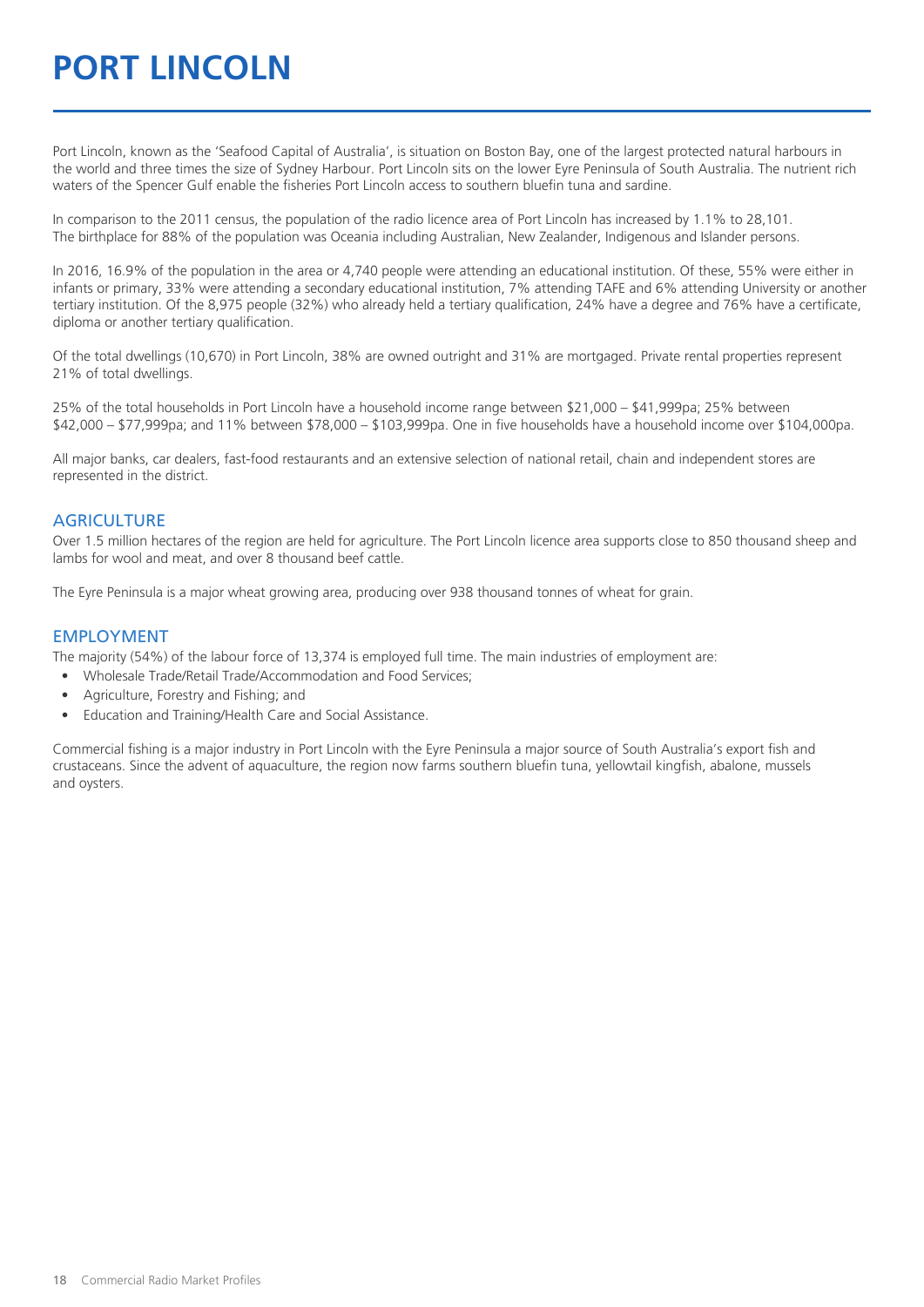# **PORT LINCOLN**

## AGE COHORTS

| Age                          | Male   | Female | Total  | <b>Market</b><br>population |
|------------------------------|--------|--------|--------|-----------------------------|
| $10 + \gamma$ ears           | 12,328 | 12,076 | 24,404 | 86.84%                      |
| 0-9 years                    | 1,955  | 1,742  | 3,697  | 13.16%                      |
| $10-17$ years                | 1,371  | 1,283  | 2,654  | 9.44%                       |
| 18-24 years                  | 867    | 813    | 1,680  | 5.98%                       |
| 25-39 years                  | 2,414  | 2,396  | 4,810  | 17.12%                      |
| 40-54 years                  | 2,879  | 2,812  | 5,691  | 20.25%                      |
| 55-64 years                  | 2,134  | 2,006  | 4,140  | 14.73%                      |
| 65-74 years                  | 1,670  | 1,530  | 3,200  | 11.39%                      |
| 75+ years                    | 993    | 1,236  | 2,229  | 7.93%                       |
| Total 2011 population        | 13,977 | 13,824 | 27,801 |                             |
| <b>Total 2016 population</b> | 14,283 | 13,818 | 28,101 | 100%                        |
| % change 2011-2016           |        |        | 1.08%  |                             |

#### LABOUR FORCE

| <b>Employment classification</b> | Total  | Labour force |
|----------------------------------|--------|--------------|
| Full-time employed               | 7,192  | 53.78%       |
| Part-time employed               | 4,678  | 34.98%       |
| Not stated employed              | 805    | 6.02%        |
| Unemployed                       | 699    | 5.23%        |
| <b>Total labour force</b>        | 13,374 | 100%         |

## HOUSEHOLD INCOME

| Income range (pa)       | Total  | Occupied<br>dwellings |
|-------------------------|--------|-----------------------|
| $$0 - $7,749$           | 170    | 1.59%                 |
| $$7,750 - $20,999$      | 751    | 7.02%                 |
| $$21,000 - $41,999$     | 2,630  | 24.6%                 |
| $$42,000 - $77,999$     | 2,706  | 25.31%                |
| $$78,000 - $103,999$    | 1,143  | 10.69%                |
| $$104,000 - $129,999$   | 936    | 8.75%                 |
| $$130,000 - $155,999$   | 482    | 4.51%                 |
| $$160,000 - $181,999$   | 273    | 2.55%                 |
| $$182,000 - $207,999$   | 163    | 1.52%                 |
| $$208,000+$             | 290    | 2.71%                 |
| Not stated              | 1,149  | 10.75%                |
| <b>Total households</b> | 10,693 | 100%                  |

## FAMILY STRUCTURE

| <b>Type of family</b>         | <b>Total</b> | <b>Total families</b> |
|-------------------------------|--------------|-----------------------|
| Couple families - Children    | 2,811        | 38.44%                |
| Couple families - No children | 3,456        | 47.26%                |
| Single parents                | 987          | 13.5%                 |
| Other families                | 59           | 0.81%                 |
| <b>Total families</b>         | 7,313        | 100%                  |

## **OCCUPATION**

| <b>Employment classification</b>                                     | <b>Total</b> | <b>Occupations</b> |
|----------------------------------------------------------------------|--------------|--------------------|
| Managers/Professionals                                               | 4.189        | 33.21%             |
| Technicians & trade workers/<br>Community & personal service workers | 3,082        | 24.44%             |
| Clerical & administrative workers                                    | 1,395        | 11.06%             |
| Sales workers                                                        | 1.145        | 9.08%              |
| Machinery operators & drivers/Labourers                              | 2.619        | 20.77%             |
| Not stated                                                           | 182          | 1.44%              |
| <b>Total</b>                                                         | 12,612       | 100%               |

## INDUSTRY

| Industry                                                                                                      | Total  | Workforce |
|---------------------------------------------------------------------------------------------------------------|--------|-----------|
| Agriculture, forestry & fishing                                                                               | 2,570  | 20.37%    |
| Mining                                                                                                        | 210    | 1.66%     |
| Manufacturing/Electricity, gas, water &<br>waste services/Construction                                        | 1,664  | 13.19%    |
| Wholesale trade/Retail trade/<br>Accommodation & food services                                                | 2.695  | 21.36%    |
| Transport, postal & warehousing/<br>Information, media & communications                                       | 585    | 4.64%     |
| Financial & insurance services/<br>Rental hiring & real estate services/<br>Administration & support services | 591    | 4.68%     |
| Professional scientific & technical services                                                                  | 320    | 2.54%     |
| Public administration & safety                                                                                | 589    | 4.67%     |
| Education & training/Health care &<br>social assistance                                                       | 2,404  | 19.06%    |
| Arts & recreation services                                                                                    | 65     | 0.52%     |
| Other services                                                                                                | 514    | 4.07%     |
| Not stated                                                                                                    | 408    | 3.23%     |
| Total                                                                                                         | 12,615 | 100%      |

## ANNUAL HOUSEHOLD EXPENDITURE

| <b>Product or service</b>            | $$000's$ (pa) |
|--------------------------------------|---------------|
| Food & non-alcoholic beverages       | 117,686       |
| Alcoholic beverages                  | 15,016        |
| Clothing & footwear                  | 20,844        |
| Household furnishings & equipment    | 28,059        |
| Furniture & floor covering           | 10,651        |
| Household appliances                 | 5,353         |
| Household services & operation       | 18,240        |
| Medical care & health expenses       | 40,549        |
| Motor vehicle purchase               | 22,744        |
| Motor vehicle running costs          | 62,741        |
| Recreation                           | 73,946        |
| Recreational & educational equipment | 19,850        |
| Holidays                             | 32,088        |
| Personal care                        | 12,954        |